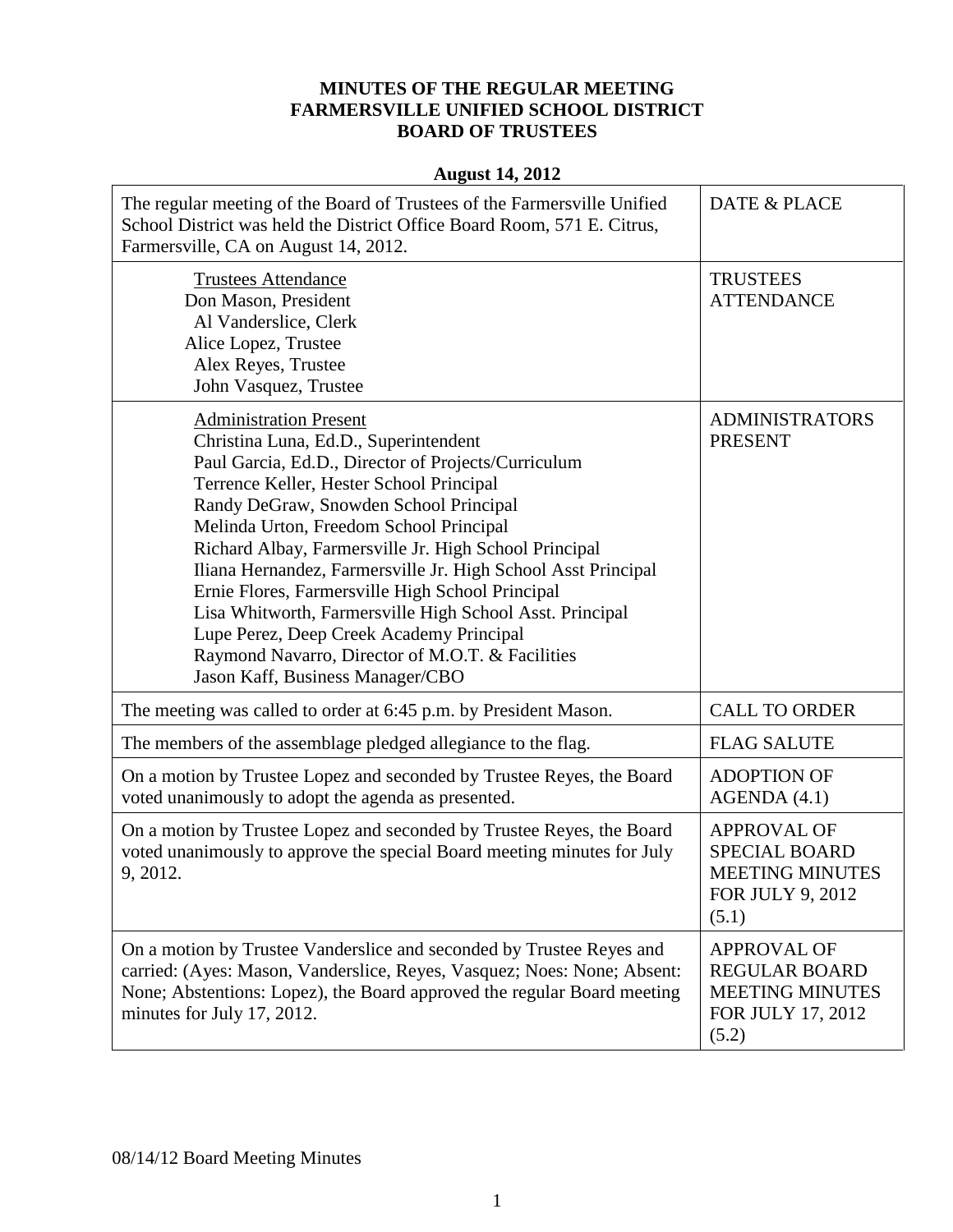| On a motion by Trustee Vanderslice and seconded by Trustee Reyes and<br>carried: (Ayes: Mason, Vanderslice, Reyes, Vasquez; Noes: None; Absent:<br>None; Abstentions: Lopez), the Board approved the special Board meeting<br>minutes for July 17, 2012.                                                                                 | <b>APPROVAL OF</b><br><b>SPECIAL BOARD</b><br><b>MEETING MINUTES</b><br>FOR JULY 17, 2012<br>(5.3)  |
|------------------------------------------------------------------------------------------------------------------------------------------------------------------------------------------------------------------------------------------------------------------------------------------------------------------------------------------|-----------------------------------------------------------------------------------------------------|
| On a motion by Trustee Reyes and seconded by Trustee Lopez, the Board<br>voted unanimously to approve the special Board meeting minutes for July<br>30, 2012.                                                                                                                                                                            | <b>APPROVAL OF</b><br><b>SPECIAL BOARD</b><br><b>MEETING MINUTES</b><br>FOR JULY 30, 2012<br>(5.4)  |
| On a motion by Trustee Reyes and seconded by Trustee Vasquez, the Board<br>voted unanimously to approve the released warrants dated:<br>July 13, 2012 in the amount of \$19,784.39<br>July 16, 2012 in the amount of \$303,600.84<br>July 23, 2012 in the amount of \$149,217.50<br>July 27, 2012 in the amount of \$165,060.38          | <b>APPROVAL OF</b><br><b>RELEASED</b><br><b>WARRANTS (5.2)</b>                                      |
| Mr. Keller, Hester School Principal, thanked everyone for the support he<br>received during his wife's service.                                                                                                                                                                                                                          | PUBLIC COMMENTS<br>(8.0)                                                                            |
| Raymond Navarro, Director of M.O.T. & Facilities, thanked the<br>administrators and staff for being tolerant during the construction process.                                                                                                                                                                                            |                                                                                                     |
| Christina Luna, Ed.D., Superintendent, introduced Melinda Urton, new<br>Freedom School Principal, and thanked her for doing a great job.                                                                                                                                                                                                 |                                                                                                     |
| On a motion by Trustee Vasquez and seconded by Trustee Vanderslice, the<br>Board voted unanimously to deny Interdistrict Request IDR-04-08-14-12<br>(Campos). The parent was not present for the hearing.                                                                                                                                | <b>APPROVAL OF</b><br><b>INTERDISTRICT</b><br><b>REQUEST</b><br>#IDR-04-08-14-12 (9.1)              |
| On a motion by Trustee Vanderslice and seconded by Trustee Reyes, the<br>Board voted unanimously to approve the Aeries - Eagle Professional<br>Development 2012-13.                                                                                                                                                                      | <b>APPROVAL OF</b><br><b>AERIES - EAGLE</b><br>PROFESSIONAL<br><b>DEVELOPMENT</b><br>2012-13 (12.1) |
| On a motion by Trustee Lopez and seconded by Trustee Reyes, the Board<br>voted unanimously to a ratify the contract for Martha Maya for<br>Administrative Staff Development.                                                                                                                                                             | <b>RATIFICATION OF</b><br><b>CONTRACT FOR</b><br><b>MARTHA MAYA</b><br>(12.2)                       |
| On a motion by Trustee Vasquez and seconded by Trustee Reyes, the<br>Board voted unanimously to approve Trustee Vanderslice donating \$200.00<br>from his travel budget to purchase pocket constitutions for the students.<br>Approximately 600 pocket constitutions will be ordered for the $6th$ , $8th$ and<br>$11th$ grade students. | <b>APPROVAL OF</b><br><b>BOARD MEMBER</b><br>DONATION (14.1)                                        |
| Consideration was given to items that the Governing Board wished to have<br>placed on the agenda for the next meeting. Trustee Vasquez requested<br>funding for a pool be placed on the next agenda for discussion.                                                                                                                      | <b>CONSIDERATION OF</b><br><b>ITEMS FOR NEXT</b><br>MEETING $(14.2)$                                |

08/14/12 Board Meeting Minutes